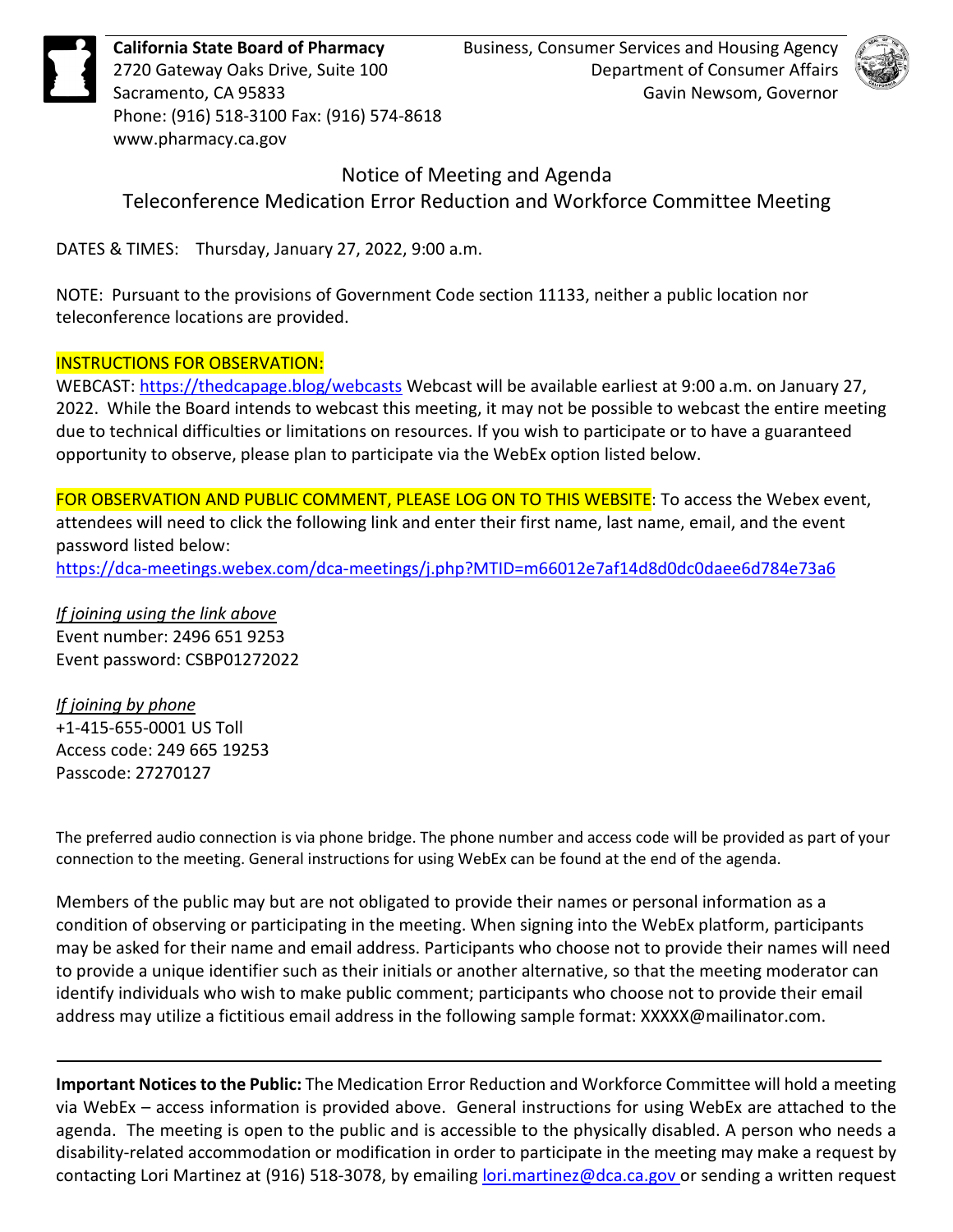to the Board of Pharmacy, 2720 Gateway Oaks Drive, Suite 100, Sacramento CA 95833. Providing your request at least five business days before the meeting will help to ensure availability of the requested accommodation.

The time and order of agenda items are subject to change at the discretion of the Committee Chair. In the event a quorum of the board is unable to attend the meeting, or the board is unable to maintain a quorum once the meeting is called to order, the members present may, at the Chair's discretion, continue to discuss items from the agenda and make recommendations to the full board at a future meeting.

Government Code section 11125.7 provides the opportunity for the public to address each agenda item during discussion or consideration by the Committee or prior to the Committee taking any action on said item. Members of the public will be provided appropriate opportunities to comment on any issues before the Committee, but the chair may, at his or her discretion, apportion available time among those who wish to speak. If public comment is not specifically requested, members of the public should feel free to request an opportunity to comment. Individuals may appear before the Committee to discuss items not on the agenda; however, the Committee can neither discuss nor take official action on these items at the time of the same meeting (Government Code sections 11125, 11125.7(a)). The Committee plans to webcast this meeting on its website at [www.pharmacy.ca.gov.](http://www.pharmacy.ca.gov/) Webcast availability cannot, however, be guaranteed due to limited resources or technical difficulties. The meeting will not be cancelled if webcast is not available. Using the WebEx link will allow for participation and observation. Using the Webcast link will allow for observation with closed captioning. Adjournment will not be broadcasted in any way.

#### Agenda

## **Discussion and action make be taken on any agenda item.**

Thursday, January 27, 2022

Call to Order 9:00 a.m.

- I. Call to Order, Establishment of Quorum, and General Announcements
- II. Public Comments on Items Not on the Agenda/Agenda Items for Future Meetings *Note: The board may not discuss or take action on any matter raised during this public comment section that is not included on this agenda, except to decide whether to place the matter on the agenda of a future meeting. [Government Code sections 11125, 11125.7(a)]*
- III. Discussion and Consideration of Results of Workforce Survey
- IV. Discussion and Consideration of the January 2022 Pharmacist Well-being Index State Report
- V. Discussion and Consideration of Institute for Safe Medication Practices, Including Resources Available
- VI. Discussion and Consideration of Sample Case Investigations Involving Medication Errors
- VII. Discussion and Consideration of Next Steps for the Committee

Page 2 of 3 California State Board of Pharmacy Medication Error Reduction and Workforce Committee Meeting Agenda January 27, 2022